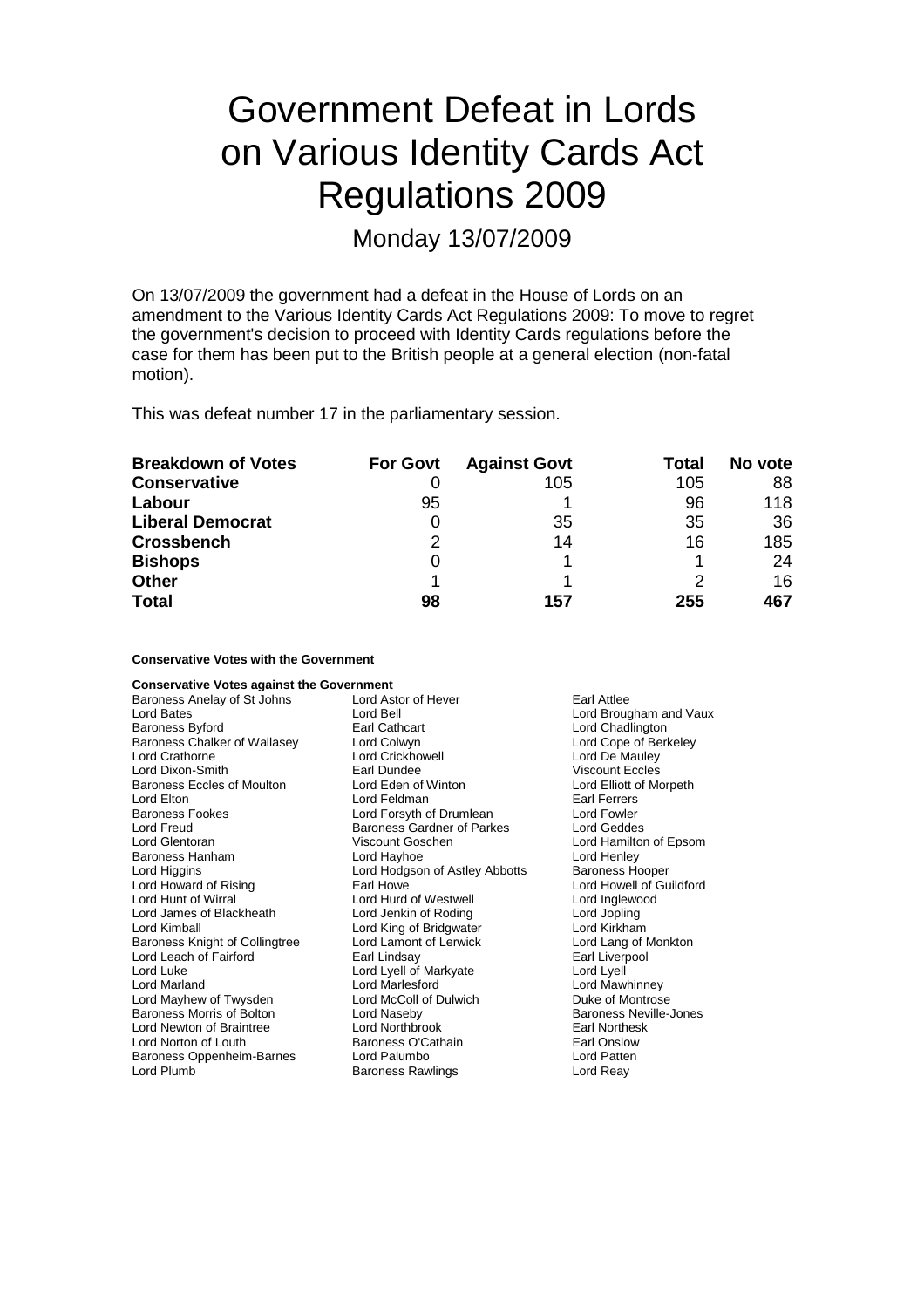Lord Roberts of Conwy **Lord Rotherwick** Baroness Seccombe<br>
Lord Selkirk of Douglas **Baroness Sharples**<br>
Lord Selsdon **Baroness Sharples** Lord Selkirk of Douglas<br>
Lord Shaw of Northstead

Lord Sheikh Earl Shrewsbury **Earl Shrewsbury** Lord Skelmersdale **Lord Structure Lord St John of Fawsley**<br>
Lord Strathclyde Lord Strathclyde Lord Strathclouse Lord Swinfen Lord Taylor of Holbeach Lord Taylor of Warwick Lord Trimble Lord Waldegrave of North Hill

#### **Labour Votes with the Government**

Baroness Andrews **Lord Archer of Sandwell** Lord Bassam of Brighton Lord Berkeley Lord Bilston Lord Borrie Lord Boyd of Duncansby Lord Bradley Lord Brett **Lord Brookman** Lord Brookman Lord Campbell-Savours<br>
Lord Carter of Coles **Column Lord Clark of Winderme** Lord Carter of Coles **Viscount Chandos** Cord Clark of Windermere<br>
Lord Clinton-Davis **Cord Clark of Cole Cord Clark** Cord Davies of Coity Lord Davies of Oldham Lord Desai Cord Desai Lord Desai Lord Donoughues Cord Donoughues Lord Donoughues Lord Elder<br>
Lord Dravson Lord Dubs Lord Drayson **Lord Elder**<br>
Lord Evans of Parkside **Lord Elder** Baroness Farrington of Ribbleton Lord Faulkner of Worcester Lord Foster of Bishop Auckland Lord Foulkes of Cumnock<br>Baroness Golding Lord Gordon of Strathblane Lord Graham of Edmonton Lord Grantchester Lord Grocott Lord Harris of Haringey **Lord Hart of Chilton Lord Hart of Chilt**<br>Lord Haworth **Lord Haskell** Baroness Henig Lord Haworth Baroness Henig Baroness Hilton of Eggardon Baroness Hollis of Heigham<br>Lord Hunt of Kings Heath Lord Hunt of Kings Heath Lord Janner of Braunstone Lord Jordan Lord Lea of Crondall **Lord Lord Lipsey** Lord Malloch<br>
Lord Mandelson **Lord Malloch-Brown** Baroness Massey of Darwen Lord Maxton Lord McKenzie of Luton Lord Moonie<br>
Lord Morris of Manchester Lord Morris of Handsworth Lord O'Neill of Clackmannan Lord Morris of Manchester Lord Morris of Handsworth Lord O'Neill of Clackmannan Baroness Rendell of Babergh Lord Richard Corporation Lord Rosser<br>
Baroness Royall of Blaisdon Viscount Simon Lord Snape Baroness Royall of Blaisdon Viscount Simon<br>
Lord Soley<br>
Lord Stone of Blackheath Lord Temple-Morris<br>Lord Tunnicliffe Lord Turnicliffe and Turnberg Lord Turnberg baroness Wall of New Barnet<br>
Baroness Warwick of Undercliffe Lord Wedderburn of Charlton Lord West of Spithead Baroness Whitaker<br>Lord Woolmer of Leeds

Lord Strathclyde **Lord Strathclyde** Lord Swinfen<br>
Lord Taylor of Warwick **Lord Trimble Example 20 Lord Waddington Lord Wakeham<br>Baroness Warsi Communist Control Baroness Wilcox** 

Baroness Adams of Craigielea Lord Adonis Lord Ahmed **Baroness Farrington of Ribbleton Lord Faulkner c**<br>
Lord Foulkes of Cumnock Baroness Gale Lord Gordon of Strathblane<br>
Lord Gordon of Strathblane Baroness Gould of Potternewton<br>
Lord Grocott Lord King of West Bromwich Lord Layard<br>
Lord Lipsey Lord Malloch-Brown Baroness Massey of Darwen **Baroness Pitkeathley Maroness Quince Baroness Quince**<br>
Lord Richard **Baroness Cuince Accept** Lord Rosser Lord Stone of Blackheath Baroness Taylor of Bolton<br>
Baroness Thornton I ord Tomlinson **Baroness Lord Wedderburn of Charlton Lord West of Spithead Universed Lord West of Spithead Lord West of Spith**<br>Lord Whitty Lord Young of Norwood Green

Lord Sheikh **Cham of Northwold**<br>
Lord Skelmersdale **Cham Baroness Shephard of Northwold**<br>
Lord St John of Fawsley

Lord Anderson of Swansea<br>Lord Bach Lord Davies of Coity<br>Lord Donoughue

**Labour Votes against the Government** Lord Morgan

#### **Liberal Democrat Votes with the Government**

**Liberal Democrat Votes against the Government**

Baroness Bonham-Carter of Yarnbury Lord Burnett<br>Lord Dholakia Viscount Falkland Lord Dholakia **Margravine Margravine School Communist Constructs**<br>
Baroness Hammed Baroness Hammed Baroness Harris of Richmond Baroness Harris of Richmond Lord Kirkwood of Kirkhope Lord Lee of Trafford Cord Lester of Herne Lord Lester of Herne Lord Lester of Herne H<br>Baroness Linklater of Butterstone Lord Livsev of Talgarth Christ Baroness Maddock Baroness Linklater of Butterstone Lord Livsey of Talgarth Baroness Maddock<br>Baroness Miller of Chilthorne Domer Baroness Neuberger Baroness Northover Baroness Miller of Chilthorne Domer Baroness Neu<br>Lord Razzall Lord Rennard Baroness Scott of Needham Market Lord Shutt of Greetland Lord Thomas of Greetland Lord Thomas of Minismood Baroness Thomas of Greet Corpus Corpus Baroness Tonge Lord Tope Lord Tyler Lord Wallace of Saltaire Lord Wallace of Tankerness

Baroness Hamwee Baroness Harris of Richmond<br>
Lord Lee of Trafford **Baroness Harris of Herne Hill** Lord Rennard<br>
Lord Shutt of Greetland<br>
Lord Thomas of Gresford Baroness Thomas of Winchester

Baroness Barker<br>Lord Clement-Jones

### **Crossbench Votes with the Government**

Baroness Butler-Sloss **Lord Elystan-Morgan** 

**Crossbench Votes against the Government**

Lord Greenway

Baroness D'Souza Baroness Flather<br>
Baroness D'Souza Baroness Flather<br>
Lord Hylton